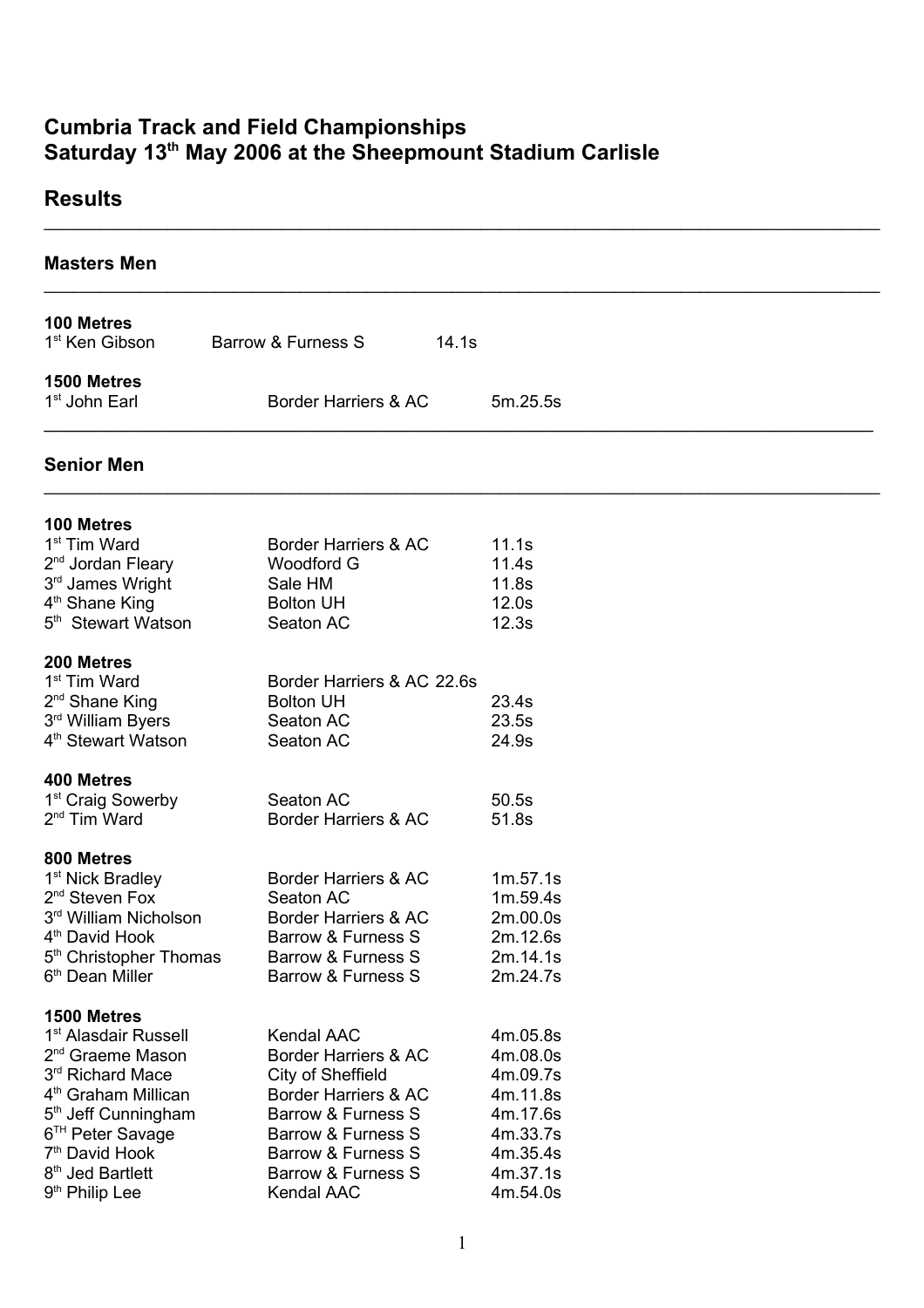| 5000 Metres<br>1 <sup>st</sup> Danny Parkinson<br>2 <sup>nd</sup> Kieran Alderson                                                     | <b>Kendal AC</b><br><b>Kendal AAC</b>                                     | 15m.43.1s<br>17m.01.7s               |
|---------------------------------------------------------------------------------------------------------------------------------------|---------------------------------------------------------------------------|--------------------------------------|
| 3000 Metres Steeplechase<br>1 <sup>st</sup> Danny Parkinson<br>2 <sup>nd</sup> Andrew Drummond<br>3rd Ian Pipes                       | <b>Kendal AAC</b><br>Border Harriers & AC<br>Border Harriers & AC         | 10m.20.1s<br>12m.10.5s<br>12m.24.0s  |
| <b>High Jump</b><br>1 <sup>st</sup> James Wright<br>2 <sup>nd</sup> Martin Coulthard                                                  | Sale HM<br>Carlisle Aspatria                                              | 1.75m<br>1.75m                       |
| Long Jump<br>1 <sup>st</sup> James Wright<br>2 <sup>nd</sup> Jamie Benzie                                                             | Sale HM<br>Border Harriers & AC                                           | 6.72m<br>6.48m                       |
| <b>Triple Jump</b><br>1 <sup>st</sup> Jamie Benzie<br>2 <sup>nd</sup> Martin Coulthard                                                | Border Harriers & AC<br>Carlisle Aspatria                                 | 12.31m<br>12.05m                     |
| <b>Javelin</b><br>1 <sup>st</sup> Lee Doran<br>2 <sup>nd</sup> Karl Wilson<br>3rd Martin Coulthard<br>4 <sup>th</sup> Jonathan Harmse | Enfield<br>Border Harriers & AC<br>Carlisle Aspatria<br>Carlisle Aspatria | 67.81m<br>47.87m<br>40.76m<br>37.46m |
| <b>Discus</b><br>1 <sup>st</sup> Alessandro Morganella<br>2 <sup>nd</sup> Paul Simpson                                                | Border Harriers & AC<br>Seaton AC                                         | 44.59m<br>34.75m                     |
| <b>Shot</b><br>1 <sup>st</sup> Paul Simpson                                                                                           | Seaton AC                                                                 | 11.23m                               |
| <b>Hammer</b><br>1 <sup>st</sup> David Little                                                                                         | Border Harriers & AC                                                      | 54.06m                               |

## **Senior Women**

#### **100 Metres**

| 1 <sup>st</sup> Danielle Fawkes                                   | Barrow & Furness S   | 12.9s |
|-------------------------------------------------------------------|----------------------|-------|
| 2 <sup>nd</sup> Maria Morganella                                  | Border Harriers & AC | 12.9s |
| 3 <sup>rd</sup> Louise Aiston                                     | Border Harriers & AC | 13.3s |
| 4 <sup>th</sup> Michelle Warwick                                  | Seaton AC            | 13.6s |
| 5 <sup>th</sup> Angela Kelly (Vet)                                | Seaton AC            | 14.3s |
|                                                                   |                      |       |
|                                                                   |                      |       |
| 200 Metres<br>1 <sup>st</sup> Danielle Fawkes                     | Barrow & Furness S   | 25.8s |
|                                                                   | Border harriers & AC | 25.9s |
| 2 <sup>nd</sup> Maria Morganella<br>3 <sup>rd</sup> Louise Aiston | Border Harriers & AC | 26.9s |
| 4 <sup>th</sup> Angela Kelly (Vet)                                | Seaton AC            | 29.9s |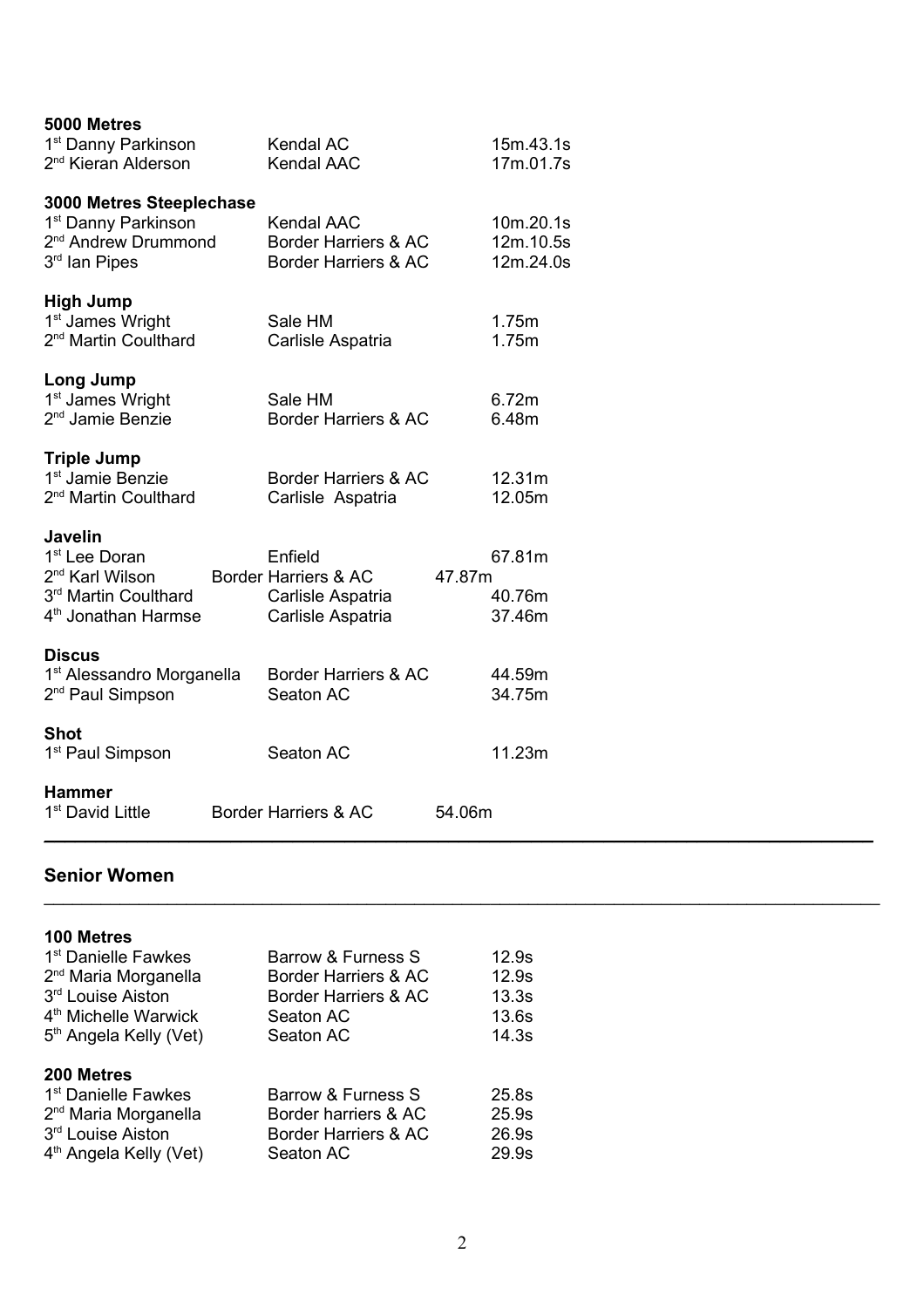| 400 Metres<br>1 <sup>st</sup> Louise Aiston<br>2 <sup>nd</sup> Alison Brown                                                                                                              | Border Harriers & AC<br><b>Northern Veterans</b>                       |        | 63.3s<br>65.8s                       |
|------------------------------------------------------------------------------------------------------------------------------------------------------------------------------------------|------------------------------------------------------------------------|--------|--------------------------------------|
| 1500 Metres<br>1 <sup>st</sup> Charlotte Blackburn                                                                                                                                       | Copeland AC                                                            |        | 6m.00.1s                             |
| <b>100 Metres Hurdles</b><br>1 <sup>st</sup> Claire Huck<br>2 <sup>nd</sup> Katie Huck                                                                                                   | <b>Kendal AAC</b><br><b>Kendal AAC</b>                                 |        | 17.1s<br>18.8s                       |
| <b>400 Metres Hurdles</b><br>1 <sup>st</sup> Leanne Wade                                                                                                                                 | Unattached                                                             |        | 72.9s                                |
| <b>Pole Vault</b><br>1 <sup>st</sup> Sharon Beattie                                                                                                                                      | Border Harriers & AC                                                   |        | 2.10m                                |
| <b>High Jump</b><br>1 <sup>st</sup> Katie Claire Huck<br>2 <sup>nd</sup> Danielle Haynes<br>3 <sup>rd</sup> Angela Martin<br>4 <sup>th</sup> Katie Huck                                  | <b>Kendal AAC</b><br>Leeds Carnegie<br>Seaton AC<br><b>Kendal AAC</b>  |        | 1.60m<br>1.60m<br>1.55m<br>1.55m     |
| Long Jump<br>1 <sup>st</sup> Katie Huck<br>2 <sup>nd</sup> Danielle Haynes<br>3rd Claire Huck Kendal AAC                                                                                 | <b>Kendal AAC</b><br>Leeds Carnegie                                    | 4.97m  | 5.14m<br>5.08m                       |
| <b>Javelin</b><br>1 <sup>st</sup> Katie Huck<br>2 <sup>nd</sup> Danielle Haynes<br>3rd Kimberley PearsonBarrow & Furness S<br>4 <sup>th</sup> Claire Huck<br>5 <sup>th</sup> Leanne Wade | <b>Kendal AAC</b><br>Leeds Carnegie<br><b>Kendal AAC</b><br>Unattached | 30.91m | 34.05m<br>30.97m<br>30.53m<br>29.11m |
| <b>Discus</b><br>1st Danielle Thomas<br>2 <sup>nd</sup> Kimberley Pearson<br>3 <sup>rd</sup> Bethan Lishman                                                                              | Barrow & Furness S<br>Barrow & Furness S<br>Wigan H                    |        | 33.57m<br>22.95m<br>18.91m           |
| <b>Shot</b><br>1 <sup>st</sup> Danielle Thomas<br>2 <sup>nd</sup> Claire Huck<br>3 <sup>rd</sup> Katie Huck                                                                              | Barrow & Furness S<br>Kendal AAC<br><b>Kendal AAC</b>                  |        | 10.09m<br>9.63m<br>9.57m             |
| <b>Hammer</b><br>1 <sup>st</sup> Bethan Lishman<br>2 <sup>nd</sup> Rebekah Rudkin                                                                                                        | Wigan H<br>Border Harriers & AC 39.03m                                 |        | 41.07m                               |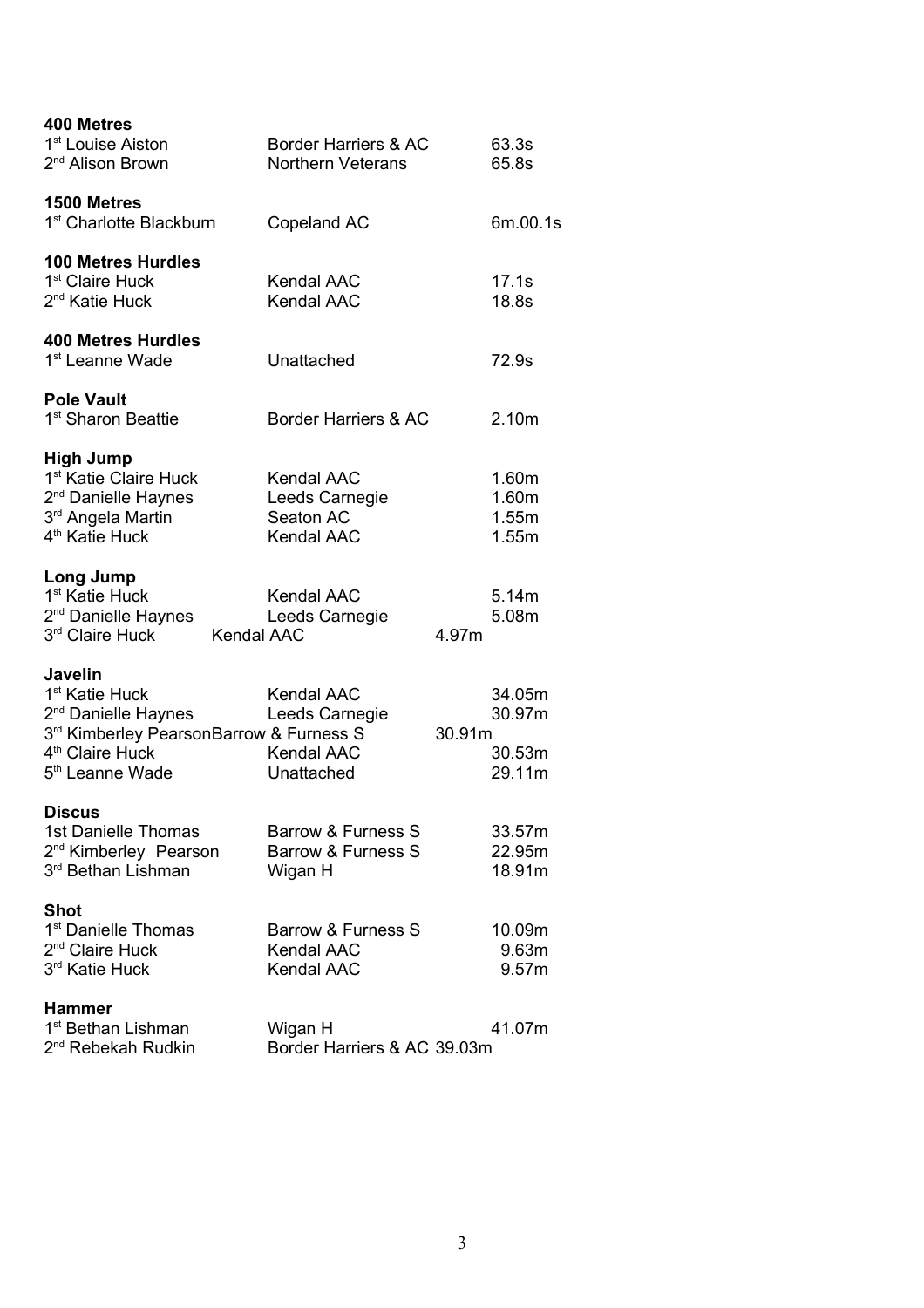## **Junior Men**

| <b>100 Metres Hurdles</b><br>1 <sup>st</sup> James Spencer<br>2 <sup>nd</sup> Stuart Watson | Sale Harriers M<br>Seaton AC   | 15.6s<br>16.9s              |
|---------------------------------------------------------------------------------------------|--------------------------------|-----------------------------|
| <b>Shot</b><br>1 <sup>st</sup> Stewart Watson<br>2 <sup>nd</sup> Jonathan Harmse            | Seaton AC<br>Carlisle Aspatria | 10.93m<br>9.20 <sub>m</sub> |
| <b>Discus</b><br>1 <sup>st</sup> James Wright<br>2 <sup>nd</sup> Jonathan Harmse            | Sale HM<br>Carlisle Aspatria   | 26.70m<br>21.01m            |

\_\_\_\_\_\_\_\_\_\_\_\_\_\_\_\_\_\_\_\_\_\_\_\_\_\_\_\_\_\_\_\_\_\_\_\_\_\_\_\_\_\_\_\_\_\_\_\_\_\_\_\_\_\_\_\_\_\_\_\_\_\_\_\_\_\_\_\_\_\_\_\_\_\_\_\_\_\_\_\_

\_\_\_\_\_\_\_\_\_\_\_\_\_\_\_\_\_\_\_\_\_\_\_\_\_\_\_\_\_\_\_\_\_\_\_\_\_\_\_\_\_\_\_\_\_\_\_\_\_\_\_\_\_\_\_\_\_\_\_\_\_\_\_\_\_\_\_\_\_\_\_\_\_\_\_\_\_\_\_\_\_\_\_\_\_\_\_\_

\_\_\_\_\_\_\_\_\_\_\_\_\_\_\_\_\_\_\_\_\_\_\_\_\_\_\_\_\_\_\_\_\_\_\_\_\_\_\_\_\_\_\_\_\_\_\_\_\_\_\_\_\_\_\_\_\_\_\_\_\_\_\_\_\_\_\_\_\_\_\_\_\_\_\_\_\_\_\_\_\_\_\_\_\_\_\_\_

## **Under 17 Men**

| 100 Metres                                                      |                                               |                      |
|-----------------------------------------------------------------|-----------------------------------------------|----------------------|
| 1 <sup>st</sup> Bradlie Houldsworth<br>2 <sup>nd</sup> Ryan Low | Barrow & Furness S<br>Barrow & Furness S      | 12.1s<br>12.3s       |
| 200 Metres                                                      |                                               |                      |
| 1 <sup>st</sup> Bradlie Houldsworth                             | Barrow & Furness S                            | 24.6s                |
| 2 <sup>nd</sup> Steven Cunningham<br>3rd James Rourke           | Barrow & Furness S                            | 26.1s<br>27.1s       |
| 4 <sup>th</sup> Rorin Poyser                                    | <b>Workington Zebras</b><br>Carlisle Aspatria | 28.0s                |
| 400 Metres                                                      |                                               |                      |
| 1 <sup>st</sup> William Nicholson                               | Border Harriers & AC                          | 53.4s                |
| 2 <sup>nd</sup> Oliver Cartwright                               | Border Harriers & AC                          | 54.9s                |
| 3rd Ryan Low<br>4 <sup>th</sup> David Mutton                    | Barrow & Furness S<br>Unattched               | 54.8s<br>58.4s       |
| 5 <sup>th</sup> James Rourke                                    | <b>Workington Zebras</b>                      | 59.2s                |
| 6 <sup>th</sup> Rorin Poyser                                    | Carlisle Aspatria                             | 60.4s                |
| 800 Metres                                                      |                                               |                      |
| 1 <sup>st</sup> Oliver Cartwright                               | Border Harriers & AC                          | 2m.05.8s             |
| 2 <sup>nd</sup> David Mutton                                    | Barrow & Furness S                            | 2m.10.5s             |
| 3rd Jonathan Earl                                               | Border Harriers & AC                          | 2m.12.4s             |
| 1500 Metres                                                     |                                               |                      |
| 1 <sup>st</sup> Tom Farrell<br>2 <sup>nd</sup> Peter Huck       | Border Harriers & AC<br>Barrow & Furness S    | 4m.13.6s<br>4m.21.3s |
| 3rd Tom Nicholson                                               | Border Harriers & AC                          | 4m.50.4s             |
| 4 <sup>th</sup> Peter Jones                                     | <b>Kendal AAC</b>                             | 4m.51.7s             |
| 3000 Metres                                                     |                                               |                      |
| 1 <sup>st</sup> Michael Kenyon                                  | <b>Eden Runners</b>                           | 10m.31.9s            |
| 2 <sup>nd</sup> Stuart Aris                                     | Eden Runners                                  | 10m.47.8s            |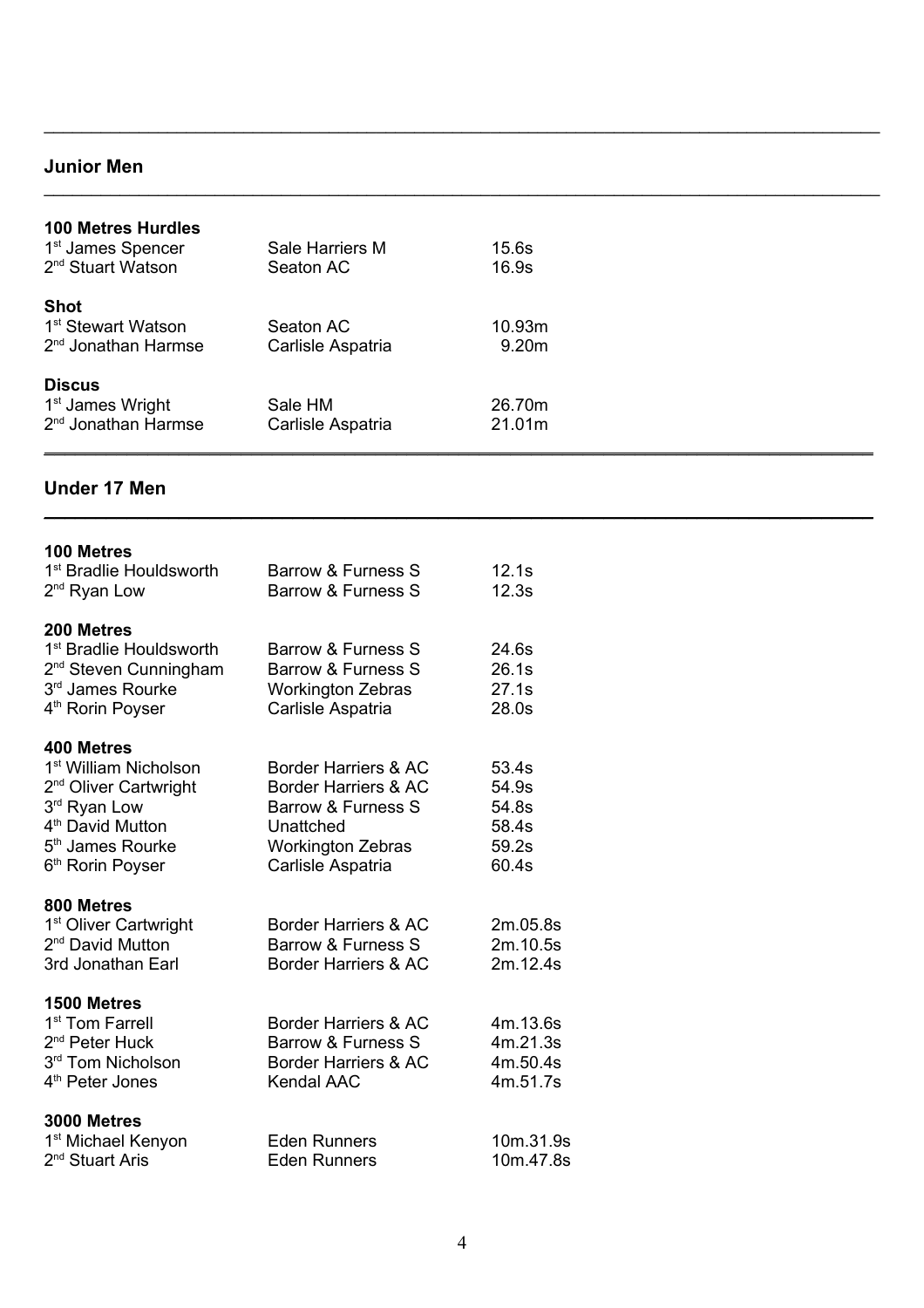| <b>100 Metres Hurdles</b><br>1 <sup>st</sup> Samuel Etherington<br>2 <sup>nd</sup> Nathan William<br>3 <sup>rd</sup> Andrew Smith                                            | Unattached<br>Border Harriers & AC<br>Carlisle Aspatria                                                        | 14.4s<br>15.4s<br>15.7s                        |
|------------------------------------------------------------------------------------------------------------------------------------------------------------------------------|----------------------------------------------------------------------------------------------------------------|------------------------------------------------|
| <b>400 Metres Hurdles</b><br>1 <sup>st</sup> Samuel Hetherington                                                                                                             | Unattached                                                                                                     | 61.5s                                          |
| <b>High Jump</b><br>1 <sup>st</sup> Richard Byers<br>2 <sup>nd</sup> Nathan Williams<br>3rd Stuart Aris                                                                      | Seaton AC<br>Border Harriers & AC<br><b>Eden Runners</b>                                                       | 1.90m<br>1.80m<br>1.20m                        |
| Long Jump<br>1 <sup>st</sup> Michael Kenyon                                                                                                                                  | <b>Eden Runners</b>                                                                                            | 6.32m                                          |
| <b>Javelin</b><br>1 <sup>st</sup> Samuel Etherington<br>2 <sup>nd</sup> Ian Burrow<br>3rd Nathan Williams<br>4 <sup>th</sup> Steven Cunningham<br>5 <sup>th</sup> Peter Huck | Unattached<br><b>Kendal AAC</b><br><b>Border Harriers &amp; AC</b><br>Barrow & Furness S<br>Barrow & Furness S | 40.97m<br>39.80m<br>37.91m<br>32.41m<br>29.48m |
| <b>Discus</b><br>1 <sup>st</sup> Steven Cunningham<br>2 <sup>nd</sup> Jonathan Wilson<br>3 <sup>rd</sup> Benjamin Pett                                                       | Barrow & Furness S<br>Seaton AC<br><b>Kendal AAC</b>                                                           | 34.60m<br>28.05m<br>27.25m                     |
| <b>Shot</b><br>1 <sup>st</sup> Benjamin Pett<br>2 <sup>nd</sup> Jonathan Wilson                                                                                              | <b>Kendal AAC</b><br>Seaton AC                                                                                 | 12.45m<br>12.42m                               |
| <b>Hammer</b><br>1 <sup>st</sup> Robert Slack                                                                                                                                | Border Harriers & AC                                                                                           | 25.36m                                         |

## **Under 17 Women**

| <b>100 Metres</b>               |                               |       |
|---------------------------------|-------------------------------|-------|
| 1 <sup>st</sup> Jade Lawson     | Barrow & Furness S            | 13.6s |
| 2 <sup>nd</sup> Laura Wilcock   | Seaton AC                     | 13.6s |
| 3 <sup>rd</sup> Lois While      | Barrow & Furness S            | 13.7s |
| 4 <sup>th</sup> Emma Park       | Border Harriers & AC<br>14.2s |       |
| 5 <sup>th</sup> Megan Carroll   | Border Harriers & AC          | 14.6s |
| 6 <sup>th</sup> Rebecca Seddon  | Copeland AC                   | 14.9s |
| 7th Anna Whitemore              | <b>Eden Runners</b>           | 15.8s |
| 200 Metres                      |                               |       |
| 1 <sup>st</sup> Kerry Hunton    | Seaton AC                     | 27.9s |
| 2 <sup>nd</sup> Laura Wilcock   | Seaton AC                     | 28.0s |
| 3 <sup>rd</sup> Bethany Pearson | Barrow & Furness S            | 28.6s |
| 4 <sup>th</sup> Lois While      | Barrow & Furness S            | 29.3s |
| 5 <sup>th</sup> Hannah Mitchell | Kendal AAC                    | 29.4s |
| 6 <sup>th</sup> Melanie Andrews | <b>Eden Runners</b>           | 31.9s |
|                                 |                               |       |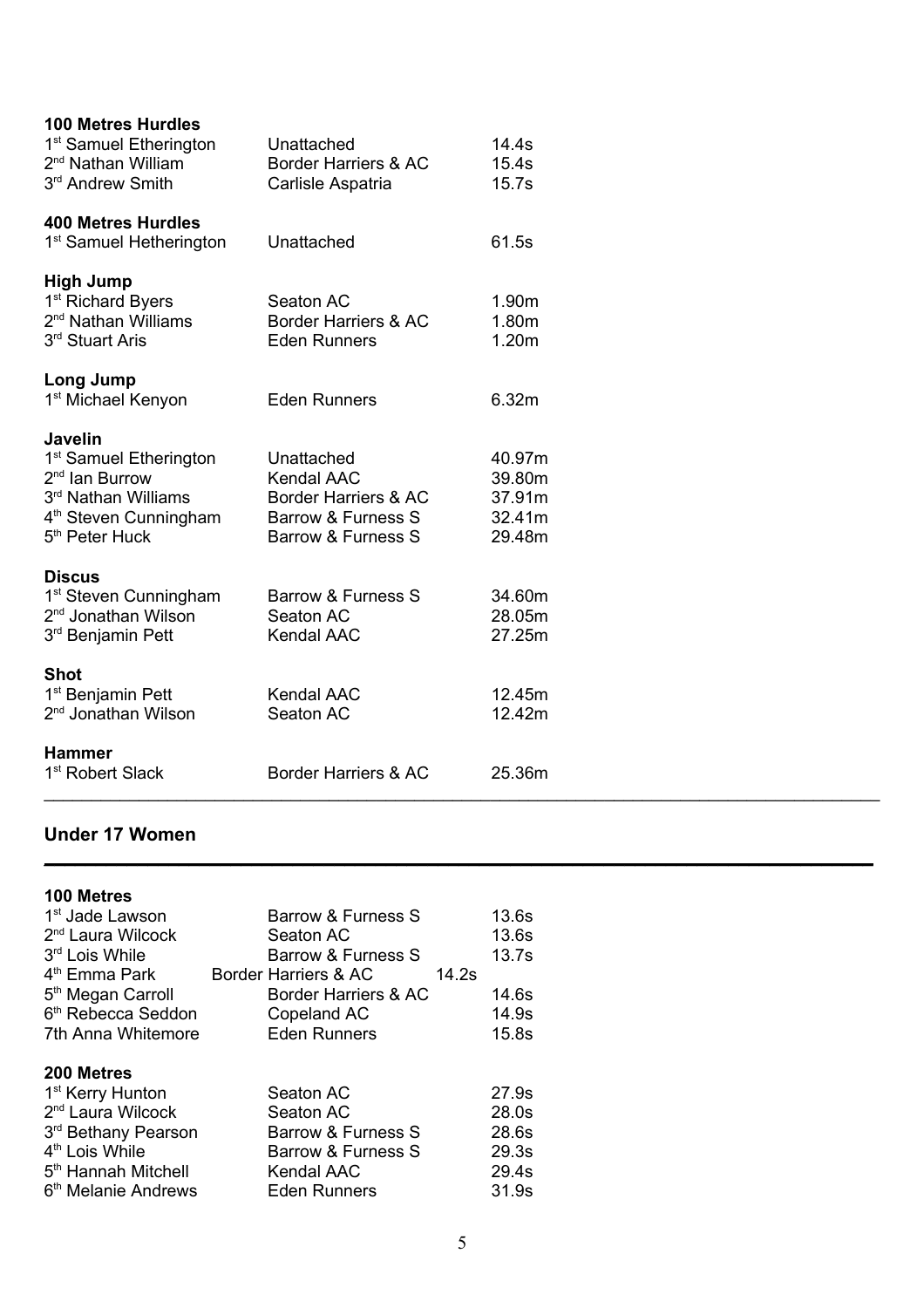| 300 Metres<br>1 <sup>st</sup> Kerry Hunton<br>2 <sup>nd</sup> Gemma Crowther                                                                                                                                                              | Seaton AC<br>Border Harriers & AC                                                                                        | 43.4S<br>45.5S                                              |
|-------------------------------------------------------------------------------------------------------------------------------------------------------------------------------------------------------------------------------------------|--------------------------------------------------------------------------------------------------------------------------|-------------------------------------------------------------|
| 800 Metres<br>1 <sup>st</sup> Gemma Crowther<br>2 <sup>nd</sup> Melanie Andrews                                                                                                                                                           | Border Harriers & AC<br><b>Eden Runners</b>                                                                              | 2m.30.4s<br>2m.47.5s                                        |
| 1500 Metres - Final<br>1 <sup>st</sup> Charlotte Arter<br>2 <sup>nd</sup> Elise Butler<br>3 <sup>rd</sup> Mae Smith<br>4 <sup>th</sup> 86 Holly Marshall                                                                                  | Border Harriers & AC<br>Windermere SA School<br><b>Eden Runners</b><br><b>Eden Runners</b>                               | 5m.03.9s<br>5m.42.7s<br>5m.49.3s<br>5m.59.1s                |
| <b>80 Metres Hurdles</b><br>1 <sup>st</sup> Katie Jenkinson<br>2 <sup>nd</sup> Bethany Pearson<br>3rd Emma Park                                                                                                                           | Unattached<br>Barrow & Furness S<br><b>Border Harriers &amp; AC</b>                                                      | 12.5s<br>14.3s<br>15.7s                                     |
| <b>300 Metres Hurdles</b><br>1 <sup>st</sup> Hannah Fairhurst                                                                                                                                                                             | Border Harriers & AC                                                                                                     | 49.5s                                                       |
| <b>High Jump</b><br>1 <sup>st</sup> Katie Jenkinson<br>2 <sup>nd</sup> Sophie Dixon<br>3rd Bethan Pearson                                                                                                                                 | Windermere SA School<br>Seaton AC<br><b>Eden Runners</b>                                                                 | 1.55m<br>1.50m<br>1.45m                                     |
| Long Jump<br>1 <sup>st</sup> Katie Jenkinson<br>2 <sup>nd</sup> Kerry Hunton<br>3rd Sophie Dixon<br>4 <sup>th</sup> Bethan Allerton<br>5 <sup>th</sup> Anna Whitemore<br>6 <sup>th</sup> Rebecca Seddon<br>7 <sup>th</sup> Holly Marshall | Unattached<br>Seaton AC<br>Seaton AC<br><b>Eden Runners</b><br><b>Eden Runners</b><br>Copeland AC<br><b>Eden Runners</b> | 5.01m<br>4.80m<br>4.57m<br>4.37m<br>4.14m<br>3.97m<br>3.85m |
| <b>Javelin</b><br>1 <sup>st</sup> Rachael Fleary<br>2 <sup>nd</sup> Judith Burrow                                                                                                                                                         | Carlisle Aspatria<br>Kendal AAC                                                                                          | 34.05m<br>20.50m                                            |
| <b>Discus</b><br>1 <sup>st</sup> Bethan Ellerton<br>2 <sup>nd</sup> Jade Lawson<br>3 <sup>rd</sup> Anna Whitemore<br>4 <sup>th</sup> Claire Gibson                                                                                        | <b>Eden Runners</b><br>Barrow & Furness S<br><b>Eden Runners</b><br><b>Eden Runners</b>                                  | 20.66m<br>17.18m<br>15.16m<br>13.44m                        |
| Shot<br>1 <sup>st</sup> Rachael Fleary<br>2 <sup>nd</sup> Lois While<br>3rd Judith Burrow<br>5 <sup>th</sup> Claire Gibson                                                                                                                | Carlisle Aspatria<br>Barrow & Furness S<br><b>Kendal AAC</b><br><b>Eden Runners</b>                                      | 9.80m<br>6.59m<br>6.60m<br>4.45m                            |
| <b>Hammer</b><br>1 <sup>st</sup> Vicky Lill                                                                                                                                                                                               | Unattached                                                                                                               | 22.22m                                                      |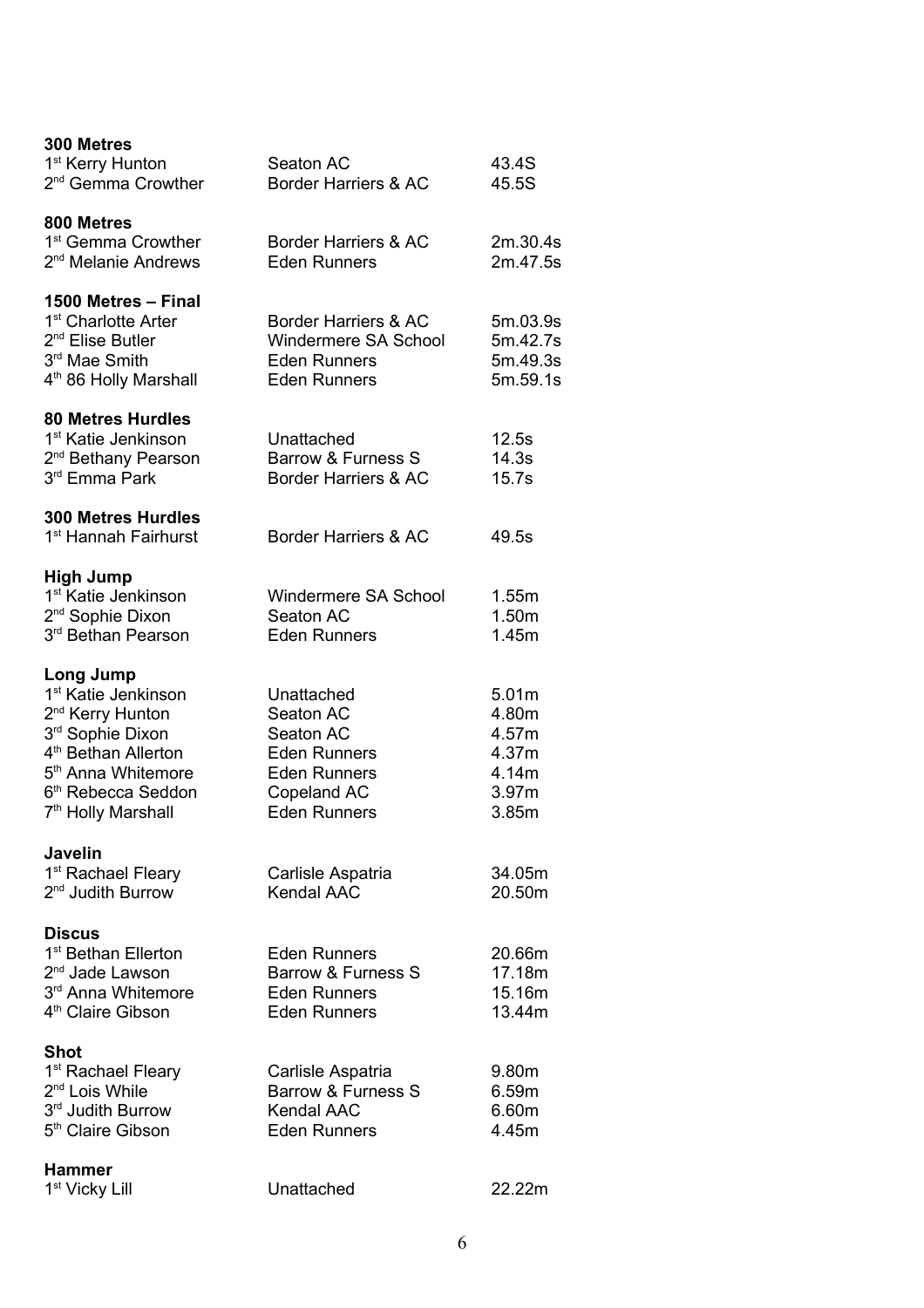# **Under 15 Boys**

| 100 Metres<br>1 <sup>st</sup> Matthew Lishman<br>2 <sup>nd</sup> Max Obale<br>3rd Jake Barnes<br>4 <sup>th</sup> Joe Aris<br>5 <sup>th</sup> Samuel Barnes<br>6 <sup>th</sup> Christian Parkinson  | Kendal AAC<br><b>Kendal AAC</b><br>Carlisle Aspatria<br><b>Eden Runners</b><br>Barrow & Furness S<br><b>Kendal AAC</b> | 13.4s<br>13.4s<br>15.1s<br>14.1s<br>15.1s<br>15.3s                   |
|----------------------------------------------------------------------------------------------------------------------------------------------------------------------------------------------------|------------------------------------------------------------------------------------------------------------------------|----------------------------------------------------------------------|
| <b>200 Metres</b><br>1 <sup>st</sup> Matthew Lishman<br>2 <sup>nd</sup> Max Obale<br>3 <sup>rd</sup> Christian Parkinson<br>$4th$ James Mandle<br>5 <sup>th</sup> Alex Tibbitts                    | <b>Kendal AAC</b><br><b>Kendal AAC</b><br><b>Kendal AAC</b><br><b>Eden Runners</b><br>Unattached                       | 27.1s<br>27.7s<br>30.6s<br>31.6s<br>31.8s                            |
| 400 Metres<br>1 <sup>st</sup> James Bowness<br>2 <sup>nd</sup> Mark Crawley<br>3rd Richard Beck<br>4 <sup>th</sup> Alex Tibbitts                                                                   | Seaton AC<br>Border Harriers & AC<br>Copeland AC<br>Unattached                                                         | 57.3s<br>57.6s<br>63.4s<br>73.5s                                     |
| 800 Metres<br>1 <sup>st</sup> James Bowness<br>2 <sup>nd</sup> Richard Beck<br>3 <sup>rd</sup> Joe Aris<br>4 <sup>th</sup> Samuel Barnes<br>5 <sup>th</sup> Simon Walker<br>$6th$ 153 James Mandle | Seaton AC<br>Copeland AC<br><b>Eden Runners</b><br>Barrow & Furness S<br><b>Eden Runners</b><br><b>Eden Runners</b>    | 2m.13.4s<br>2m.23.6s<br>2m.28.4s<br>2m.33.8S<br>2m.42.6s<br>2m.45.3s |
| 1500 Metres<br>1 <sup>st</sup> Stephen Wilson<br>2 <sup>nd</sup> Aaron Screen<br>3 <sup>rd</sup> Christopher Simpson                                                                               | Barrow & Furness S<br><b>Kendal AAC</b><br>Seaton AC                                                                   | 4m.41.7s<br>5m.05.7s<br>5m.44.6s                                     |
| 3000 Metres<br>1 <sup>st</sup> Harry Earl                                                                                                                                                          | Border Harriers & AC                                                                                                   | 10m.51.4s                                                            |
| <b>80 Metres Hurdles</b><br>1 <sup>st</sup> Christopher Deboise                                                                                                                                    | Carlisle Aspatria                                                                                                      | 13.7s                                                                |
| <b>High Jump</b><br>1 <sup>st</sup> Joe Aris<br>2 <sup>nd</sup> Christopher Deboise<br>3rd Jake Barnes                                                                                             | <b>Eden Runners</b><br>Carlisle Aspatria<br>Carlisle Aspatria                                                          | 1.50m<br>1.45m<br>1.40m                                              |
| Long Jump<br>1 <sup>st</sup> Matthew Lishman<br>2 <sup>nd</sup> Paul Bennett<br>3rd Simon Walker<br>4 <sup>th</sup> Aaron Screen<br>5 <sup>th</sup> James Mandle                                   | <b>Kendal AAC</b><br>Seaton AC<br><b>Eden Runners</b><br><b>Kendal AAC</b><br><b>Eden Runners</b>                      | 4.57m<br>4.29m<br>3.94m<br>3.86m<br>3.64m                            |

\_\_\_\_\_\_\_\_\_\_\_\_\_\_\_\_\_\_\_\_\_\_\_\_\_\_\_\_\_\_\_\_\_\_\_\_\_\_\_\_\_\_\_\_\_\_\_\_\_\_\_\_\_\_\_\_\_\_\_\_\_\_\_\_\_\_\_\_\_\_\_\_\_\_\_\_\_\_\_\_\_\_\_\_\_\_\_\_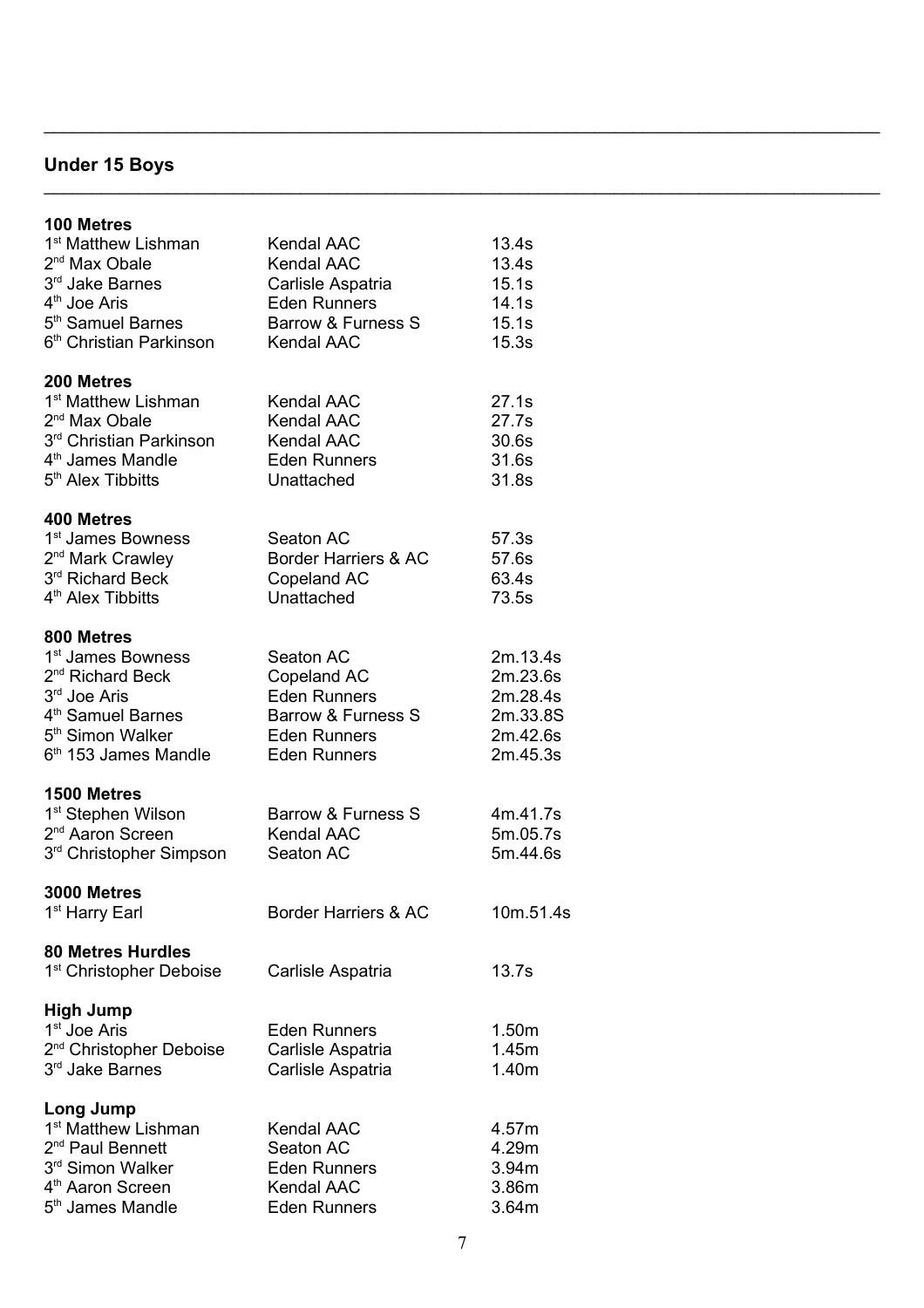| Javelin                             |                   |        |  |
|-------------------------------------|-------------------|--------|--|
| 1 <sup>st</sup> Christopher Deboise | Carlisle Aspatria | 35.57m |  |
| $2nd$ Jake Barnes                   | Carlisle Aspatria | 31.98m |  |
| 3 <sup>rd</sup> Aidan Tomlinson     | Seaton AC         | 14.01m |  |
| <b>Shot</b>                         |                   |        |  |
| 1 <sup>st</sup> Paul Bennett        | Seaton AC         | 6.55m  |  |
| 2 <sup>nd</sup> Adam Tomlinson      | Seaton AC         | 4.73m  |  |
|                                     |                   |        |  |

### **Under 15 Girls**

| <b>100 Metres Final</b>                                                                                                                                                                                                                                                 |                                                                                                                                                 |                                                                      |
|-------------------------------------------------------------------------------------------------------------------------------------------------------------------------------------------------------------------------------------------------------------------------|-------------------------------------------------------------------------------------------------------------------------------------------------|----------------------------------------------------------------------|
| 1 <sup>st</sup> Rachael Taylor<br>2 <sup>nd</sup> Amee Jefferson<br>3rd Rebekah Miller<br>4 <sup>th</sup> Georgia MdDowell<br>5 <sup>th</sup> Emily Cole<br>6 <sup>th</sup> Lara Turner<br>7 <sup>th</sup> Jessica Barnes                                               | Copeland AC<br>Seaton AC<br>Ellenborough AC<br>Barrow   & Furness S<br><b>Kendal AAC</b><br><b>Barrow &amp; Furness S</b><br>Barrow & Furness S | 13.9s<br>13.9s<br>14.2s<br>14.2s<br>14.6s<br>15.1s<br>15.3s          |
|                                                                                                                                                                                                                                                                         |                                                                                                                                                 |                                                                      |
| 200 Metres<br>1 <sup>st</sup> Anna Mulgrew<br>2 <sup>nd</sup> Georgina McDowell<br>3rd Rebekah Miller<br>4 <sup>th</sup> Rachel Taylor<br>5 <sup>th</sup> Amee Jefferson<br>6 <sup>th</sup> Chloe Dixon<br>7 <sup>th</sup> Lyndsey Miller<br>8 <sup>th</sup> Emily Cole | Ellenborough AC<br><b>Barrow &amp; Furness S</b><br>Ellenborough<br>Unattached<br>Seaton<br>Carlisle Aspatria<br>Seaton AC<br><b>Kendal AAC</b> | 28.9s<br>29.0s<br>29.2s<br>29.6s<br>30.4s<br>30.6s<br>30.7s<br>32.4s |
| 800 Metres                                                                                                                                                                                                                                                              |                                                                                                                                                 |                                                                      |
| 1 <sup>st</sup> Victoria Johnston<br>2 <sup>nd</sup> Lyndsay Millar<br>3rd Pippa Wood<br>4 <sup>th</sup> Caitlin Ripley                                                                                                                                                 | <b>Eden Runners</b><br>Seaton AC<br>Border Harriers & AC<br><b>Eden Runners</b>                                                                 | 2m.30.6s<br>2m.35.6s<br>2m.41.3s<br>2m.57.2s                         |
| 1500 Metres<br>1 <sup>st</sup> Lara Turner<br>2 <sup>nd</sup> Abbey Rogers<br>3rd Abbey Foy<br>4 <sup>th</sup> Jessica Barnes                                                                                                                                           | Barrow & Furness S<br>Windermere SA School<br>Seaton AC<br>Barrow & Furness S                                                                   | 5m.33.5s<br>5m.46.5s<br>5m.48.3s<br>6m.00.1s                         |
| <b>High Jump</b><br>1 <sup>st</sup> Hannah While<br>2 <sup>nd</sup> Lara Turner                                                                                                                                                                                         | Barrow & Furness S<br>Barrow & Furness S                                                                                                        | 1.36m<br>1.20m                                                       |
| <b>Javelin</b><br>1 <sup>st</sup> Shauni Waite<br>2 <sup>nd</sup> Sophie Dixon<br>3rd Abbey Rogers<br>4 <sup>th</sup> Rachel Taylor<br>5 <sup>th</sup> Chloe Dixon<br>6 <sup>th</sup> Maxine Ellerton                                                                   | Carlisle Aspatria<br>Barrow & Furness S<br>Windermere SA School<br>Unattached<br>Barrow & Furness S<br><b>Eden Runners</b>                      | 24.14m<br>21.02m<br>20.22m<br>18.24m<br>11.65m<br>11.58m             |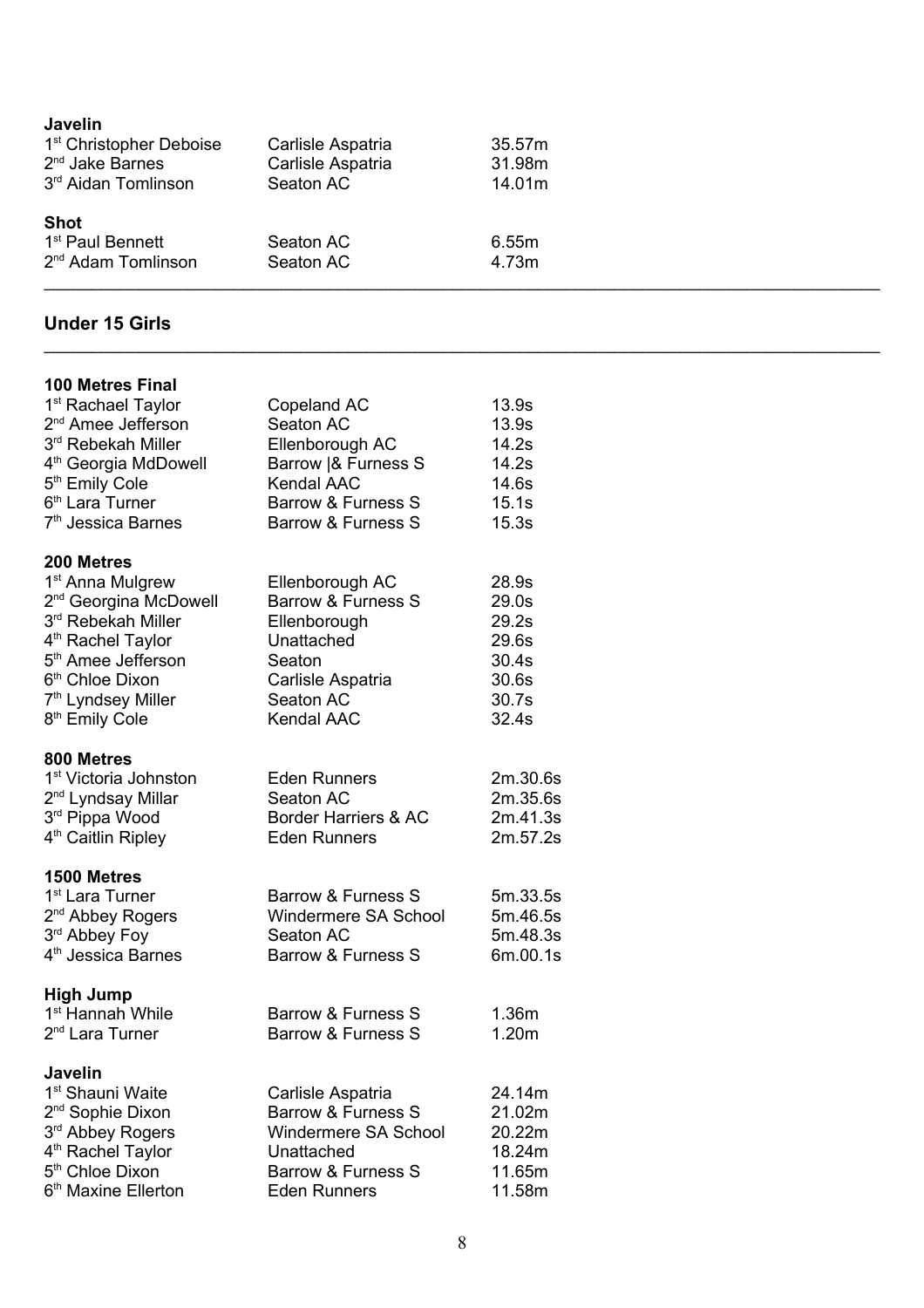| <b>Discus</b><br>1 <sup>st</sup> Sophie Pearson<br>2 <sup>nd</sup> Shauni Waite<br>3 <sup>rd</sup> Helen Peacock<br>4 <sup>th</sup> Hannah While                    | Barrow & Furness S<br>Carlisle Aspatria<br><b>Eden Runners</b><br>Barrow & Furness S                    | 17.30m<br>15.29m<br>15.10m<br>14.96m      |  |
|---------------------------------------------------------------------------------------------------------------------------------------------------------------------|---------------------------------------------------------------------------------------------------------|-------------------------------------------|--|
| <b>Shot</b><br>1 <sup>st</sup> Rebekah Miller<br>2 <sup>nd</sup> Sophie Pearson<br>3rd Becky Hall<br>4 <sup>th</sup> Shauni Waite<br>5 <sup>th</sup> Victoria Ducie | Ellenborough AC<br>Barrow & Furness S<br><b>Eden Runners</b><br>Carlisle Aspatria<br>Barrow & Furness S | 7.93m<br>7.46m<br>7.16m<br>6.71m<br>4.95m |  |

# **Under 13 Boys**

| 80 Metres - Final                |                               |          |
|----------------------------------|-------------------------------|----------|
| 1 <sup>st</sup> Ryan Thompson    | Carlisle Aspatria             | 11.0s    |
| 2 <sup>nd</sup> Cameron Maclagan | <b>Eden Runners</b>           | 11.7s    |
| 3rd Oliver Lithgow               | Seaton AC                     | 11.9s    |
| 4 <sup>th</sup> Dean Robinson    | Border Harriers & AC          | 11.9s    |
| 5 <sup>th</sup> Chris Snaith     | Barrow & Furness S            | 12.2s    |
| 6 <sup>th</sup> Joshua Baty      | Border Harriers & AC          | 12.3s    |
| 7 <sup>th</sup> Sam Cummings     | Ellenborough AC               | 12.3s    |
| 8 <sup>th</sup> Jason Fletcher   | Seaton AC                     | 12.9s    |
| 150 Metres                       |                               |          |
| 1 <sup>st</sup> Ryan Thompson    | Carlisle Aspatria             | 20.4s    |
| 2 <sup>nd</sup> Oliver Lithgow   | Seaton AC                     | 22.0s    |
| 3rd Ben Wheeler                  | Barrow & Furness S            | 22.5s    |
| 4 <sup>th</sup> Dean Robinson    | Border Harriers & AC          | 22.5s    |
| 5 <sup>th</sup> Chris Snaith     | Barrow & Furness S            | 22.9s    |
| 6 <sup>th</sup> Joshua Baty      | Border Harriers & AC          | 23.2s    |
| 7 <sup>th</sup> Sam Cummings     | Ellenborough AC               | 23.6s    |
| 8 <sup>th</sup> Richard Cossins  | <b>Eden Runners</b>           | 23.9s    |
| 800 Metres                       |                               |          |
| 1 <sup>st</sup> Richard Cossins  | <b>Eden Runners</b>           | 2m.37.2s |
| 2 <sup>nd</sup> Connor Jarman    | <b>Workington Zebras</b>      | 2m.41.0s |
| 3rd Nathan Thompson              | Seaton AC                     | 2m.45.8s |
| 4 <sup>th</sup> Luke Scott       | <b>Workington Zebras</b>      | 2m.47.0s |
| 5 <sup>th</sup> Sam Cummings     | Ellenborough AC               | 2m.47.3s |
| 6 <sup>th</sup> Luke Irving      | Barrow & Furness S            | 2m.54.8s |
| 7 <sup>th</sup> Aidan Mcgleegan  | <b>Eden Runners</b>           | 3m.00.7s |
| 8 <sup>th</sup> Kyle Gudgeon     | Barrow & Furness S            | 3m.08.7s |
| 1500 Metres                      |                               |          |
| 1 <sup>st</sup> Michael Hoyle    | <b>Kendal AAC</b>             | 5m.13.4s |
| 2 <sup>nd</sup> Ben Wheeler      | Barrow & Furness S            | 5m.23.7s |
| 3rd Nathan Thompson              | Seaton AC                     | 5m.35.5s |
| 4 <sup>th</sup> Luke Ingham      | <b>Kendal AAC</b>             | 5m.37.3s |
| 5 <sup>th</sup> Sam Storey       | <b>Barrow &amp; Furness S</b> | 5m.39.1s |
| 6 <sup>th</sup> James Whitfield  | Carlisle Aspatria             | 6m.02.1s |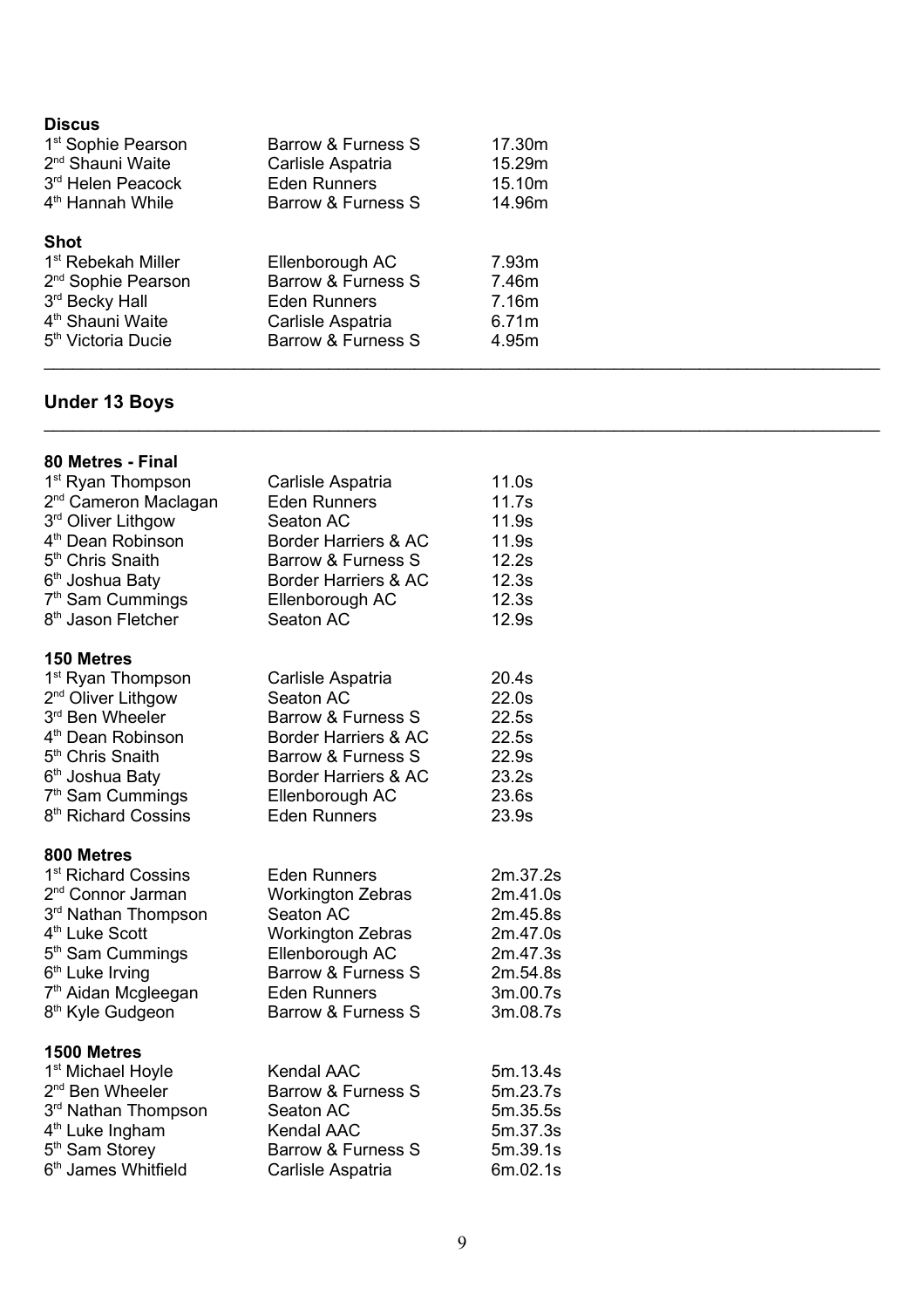| <b>80 Metres Hurdles</b>         |                          |        |
|----------------------------------|--------------------------|--------|
| 1 <sup>st</sup> Ryan Thompson    | Carlisle Aspatria        | 14.3s  |
| 2 <sup>nd</sup> Dean Robinson    | Border Harriers & AC     | 16.6s  |
|                                  |                          |        |
| <b>High Jump</b>                 |                          |        |
| 1 <sup>st</sup> Luke Scott       | <b>Workington Zebras</b> | 1.15m  |
| 2 <sup>nd</sup> Luke Ellis       | Seaton AC                | 1.15m  |
| 3 <sup>rd</sup> = Connor Jarman  | <b>Workington Zebras</b> | 1.10m  |
| $3rd$ Jason Fletcher             | Seaton AC                | 1.10m  |
| Long Jump                        |                          |        |
| <b>Oliver Lithgow</b>            | Seaton AC                | 4.19m  |
| 2 <sup>nd</sup> Cameron Mclagan  | <b>Eden Runners</b>      | 4.10m  |
| 3 <sup>rd</sup> Luke Irving      | Barrow & Furness S       | 3.89m  |
| 4 <sup>th</sup> Chris Snaith     | Barrow & Furness S       | 3.87m  |
| 5 <sup>th</sup> Joshua Baty      | Border Harriers & AC     | 3.66m  |
| 6 <sup>th</sup> Richard Cossins  | <b>Eden Runners</b>      | 3.64m  |
| 7 <sup>th</sup> Declan Carson    | Border Harriers & AC     | 3.57m  |
| 8 <sup>th</sup> George Burne     | <b>Eden Runners</b>      | 3.40m  |
| 9 <sup>th</sup> Kyle Gudgeon     | Barrow & Furness S       | 3.20m  |
|                                  |                          |        |
| <b>Discus</b>                    | Seaton AC                |        |
| 1 <sup>st</sup> David Foster     |                          | 12.28m |
| <b>Javelin</b>                   |                          |        |
| 1 <sup>st</sup> David Foster     | Seaton AC                | 26.32m |
| 2 <sup>nd</sup> Aida Mcgleenan   | <b>Eden Runners</b>      | 22.13m |
| 3 <sup>rd</sup> Cameron Maclagan | <b>Eden Runners</b>      | 18.49m |
| 4 <sup>th</sup> Jason Fletcher   | Seaton AC                | 15.81m |
| 5 <sup>th</sup> James Whitfield  | Carlisle Aspatria        | 14.76m |
|                                  |                          |        |
| <b>Shot</b>                      |                          |        |
| 1 <sup>st</sup> Luke Ellis       | Seaton AC                | 6.52m  |
|                                  |                          |        |

# **Under 13 Girls**

| 80 metres - Final                   |                          |       |
|-------------------------------------|--------------------------|-------|
| 1 <sup>st</sup> Carmel Friel        | <b>Workington Zebras</b> | 11.9s |
| 2 <sup>nd</sup> Bethany Wise        | Ellenborough AC          | 11.9s |
| 3rd Chelsie Browbank                | Carlisle Aspatria        | 12.2s |
| 4 <sup>th</sup> Sara Yahia-Mohammed | Border Harriers & AC     | 12.2s |
| 5 <sup>th</sup> Leonie Graham       | <b>Eden Runners</b>      | 13.1s |
| 6 <sup>th</sup> Kelly Carruthers    | <b>Eden Runners</b>      | 13.1s |
| 7 <sup>th</sup> Mari Cole           | <b>Kendal AAC</b>        | 13.2s |
| 8 <sup>th</sup> Kythe Dearden       | Copeland AC              | 13.2s |
| <b>150 Metres</b>                   |                          |       |
| 1 <sup>st</sup> Bethany Wise        | Ellenborough AC          | 22.5s |
| 2 <sup>nd</sup> Chelsie Browbank    | Carlisle Aspatria        | 22.9s |
|                                     |                          |       |
| 3rd SaraYahia-Mohammed              | Border Harriers & AC     | 23.9s |
| 4 <sup>th</sup> Gemma Glen          | <b>Eden Runners</b>      | 24.9s |
| 5 <sup>th</sup> Leah Shearer        | <b>Border Harriers</b>   | 24.9s |
| 6 <sup>th</sup> Kythe Dearden       | Copeland                 | 24.9s |
| 7 <sup>th</sup> Mari Cole           | <b>Kendal AAC</b>        | 25.0s |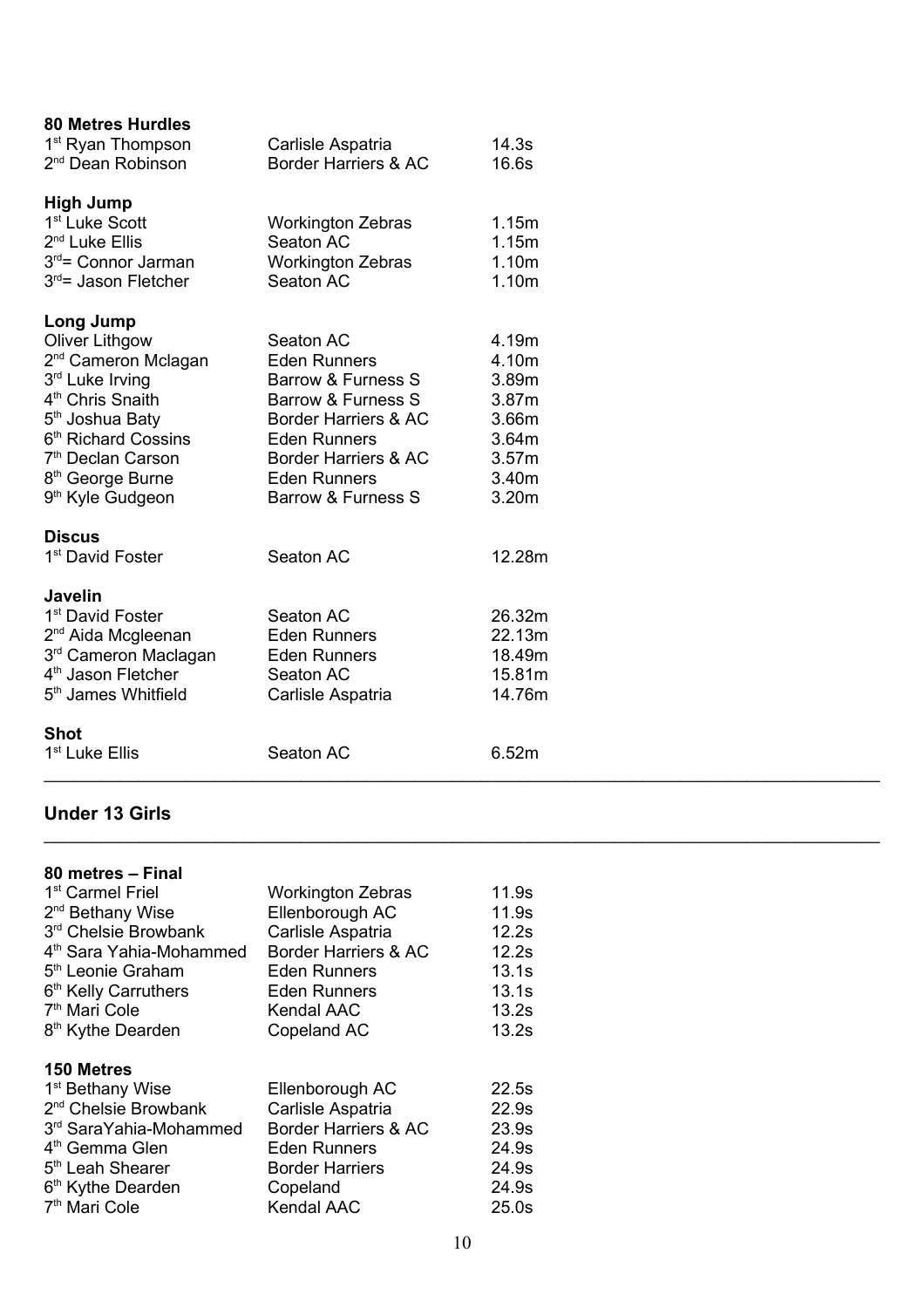| 8 <sup>th</sup> Amy Wilkinson                                                                                                                                                                                                                                                                                                                                                                                                                                                                                                           | <b>Barrow &amp; Furness S</b>                                                                                                                                                                                                                                                                                                                     |          | 26.2s                                                                                                                                                                   |
|-----------------------------------------------------------------------------------------------------------------------------------------------------------------------------------------------------------------------------------------------------------------------------------------------------------------------------------------------------------------------------------------------------------------------------------------------------------------------------------------------------------------------------------------|---------------------------------------------------------------------------------------------------------------------------------------------------------------------------------------------------------------------------------------------------------------------------------------------------------------------------------------------------|----------|-------------------------------------------------------------------------------------------------------------------------------------------------------------------------|
| 800 Metres<br>1 <sup>st</sup> Carmen Friel<br>2 <sup>nd</sup> Kirsty Norwood<br>3rd Jodi Hebson<br>4 <sup>th</sup> Leah Shearer<br>5 <sup>th</sup> Olivia Miller<br>6 <sup>th</sup> Kythe Dearden<br>7 <sup>th</sup> Alice Barnes<br>8 <sup>th</sup> Jennifer Huck<br>9 <sup>th</sup> Henrietta Leslie                                                                                                                                                                                                                                  | <b>Workington Zebras</b><br>Border Harriers & AC<br><b>Eden Runners</b><br>Border Harriers & AC<br>Barrow & Furness S<br>Copeland AC<br><b>Barrow &amp; Furness S</b><br>Barrow & Furness S<br><b>Eden Runners</b>                                                                                                                                |          | 2m.44.3s<br>2m.52.4s<br>2m.57.9s<br>2m.58.2s<br>3m.00.1s<br>3m.03.2s<br>3m.09.6s<br>3m.16.6s<br>4m.15.0s                                                                |
| 1500 Metres<br>1 <sup>st</sup> Kim Little<br>2 <sup>nd</sup> Catherine Kenyon Eden Runners<br>3 <sup>rd</sup> Matilda Lowther                                                                                                                                                                                                                                                                                                                                                                                                           | Barrow & Furness S<br><b>Eden Runners</b>                                                                                                                                                                                                                                                                                                         | 6m.04.8s | 5m.55.3s<br>6m.16.2s                                                                                                                                                    |
| <b>70 Metres Hurdles</b><br>1 <sup>st</sup> Rachael Farthing<br>2 <sup>nd</sup> Holly Nelson<br>3 <sup>rd</sup> Georgina Harris<br>4 <sup>th</sup> Chelsie Browbank                                                                                                                                                                                                                                                                                                                                                                     | Windermere SA School<br>Windermere SA School<br><b>Eden Runners</b><br>Carlisle Aspatria                                                                                                                                                                                                                                                          |          | 13.2s<br>14.1s<br>14.7s<br>14.9s                                                                                                                                        |
| <b>High Jump</b><br>1 <sup>st</sup> Holly Nelson<br>2 <sup>nd</sup> Kelly Carruthers<br>3rd = Kirsty Norwood Border<br>3rd = Rachael Farthing<br>5 <sup>th</sup> Bethany Wise<br>6 <sup>th</sup> Leonie Graham                                                                                                                                                                                                                                                                                                                          | Windermere SA School<br><b>Eden Runners</b><br>Harriers & AC<br>Windermere SA School<br>Ellenborough AC<br>Ellenborough                                                                                                                                                                                                                           |          | 1.33m<br>1.25m<br>1.25m<br>1.25m<br>1.15m<br>1.10m                                                                                                                      |
| Long Jump<br>1 <sup>st</sup> Holly Nelson<br>2 <sup>nd</sup> Sara Yahia-Mohammed<br>3 <sup>rd</sup> Georgina Harris<br>4 <sup>th</sup> Kelly Carruthers<br>5 <sup>th</sup> Rachael Farthing<br>6 <sup>th</sup> Carmen Friel<br>7 <sup>th</sup> Jodi Hebson<br>8 <sup>th</sup> Mari Cole<br>9 <sup>th</sup> Kirsty Norwood<br>10 <sup>th</sup> Leonie Graham<br>11 <sup>th</sup> Amy Wilkinson<br>12 <sup>th</sup> Jennifer Huck<br>13 <sup>th</sup> Katherine Kenyon<br>14 <sup>th</sup> Alice Barnes<br>15 <sup>th</sup> Olivia Miller | Windermere SA School<br>Border Harriers & AC<br><b>Eden Runners</b><br><b>Eden Runners</b><br>Windermere SA School<br><b>Workington Zebras</b><br><b>Eden Runners</b><br><b>Kendal AAC</b><br><b>Kendal AAC</b><br>Ellenborough AC<br>Barrow & Furness S<br>Barrow & Furness S<br><b>Eden Runners</b><br>Barrow & Furness S<br>Barrow & Furness S |          | 3.79m<br>3.67m<br>3.61 <sub>m</sub><br>3.59m<br>3.56m<br>3.55m<br>3.48m<br>3.43m<br>3.28m<br>3.07 <sub>m</sub><br>3.03 <sub>m</sub><br>2.95m<br>2.83m<br>2.66m<br>2.56m |
| <b>Shot</b><br>1 <sup>st</sup> Hannah Turner<br>2 <sup>nd</sup> Kim Little<br>3rd Amy Wilkinson                                                                                                                                                                                                                                                                                                                                                                                                                                         | Barrow & Furness S<br>Barrow & Furness S<br>Barrow & Furness S                                                                                                                                                                                                                                                                                    |          | 5.68m<br>5.33m<br>3.89m                                                                                                                                                 |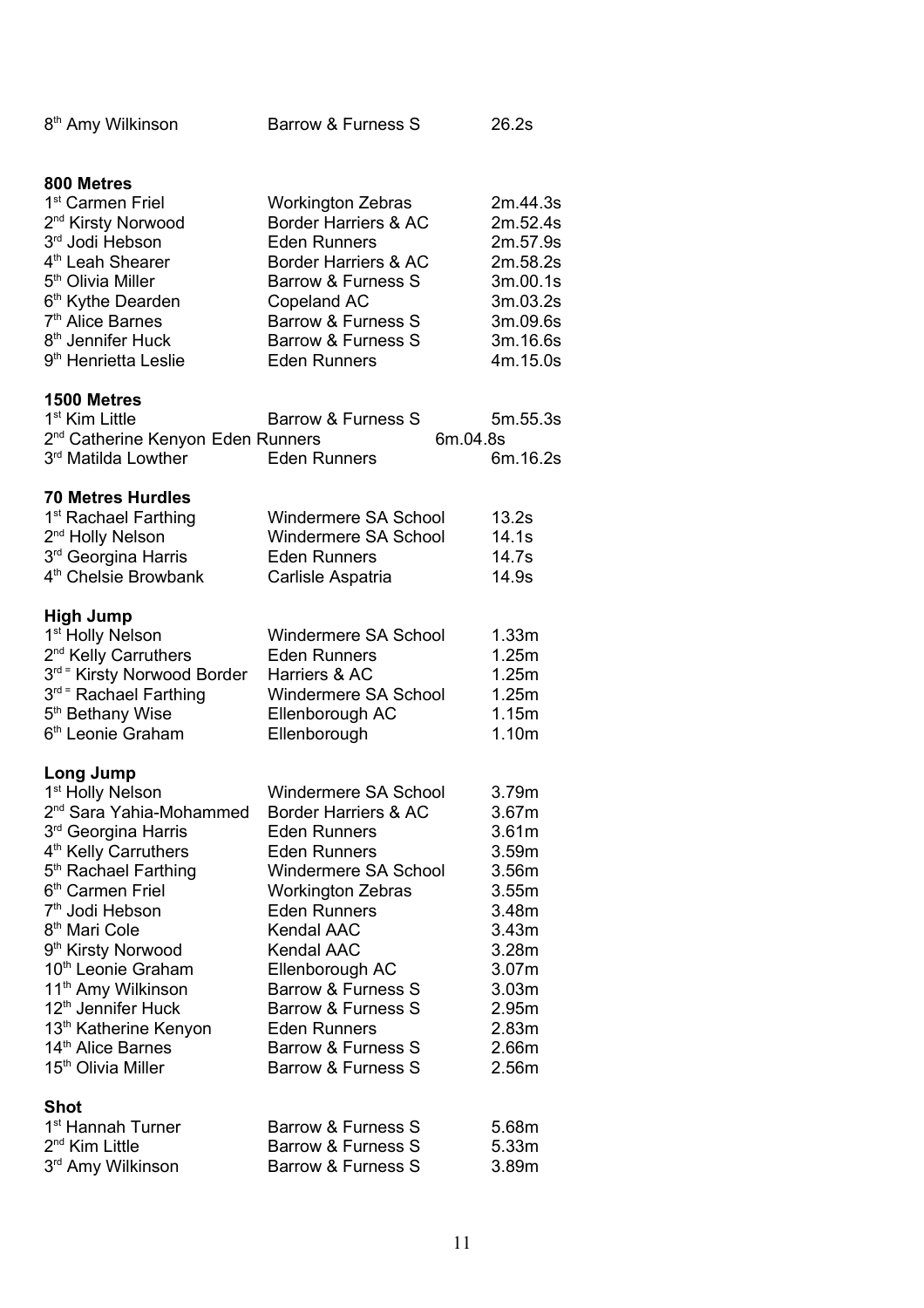#### **Under 11 Boys**

#### **60 Metres – Final** 1 st Emmanuel Obale Kendal AAC 9.6s 2<sup>nd</sup> Matthew Wall Barrow & Furness S 9.7s 3 rd Sam Dudson Eden Runners 9.8s  $4<sup>th</sup>$ Border Harriers & AC 9.8s 5 th Alexander Watts Eden Runners 10.1s 6 th George Dearden Copeland AC 10.2s 7<sup>th</sup> Ross Campbell Barrow & Furness S 10.2s 8<sup>th</sup> Ryan Clegg **Constants** Unattached 10.6s **600 Metres Final** 1 st Sam Dudson Eden Runners 2m.01.1s 2<sup>nd</sup> Ross Campbell Barrow & Furness S 2m.03.6s 3 rd Emmanuel Obale Kendal AAC 2m.09.3s  $4<sup>th</sup>$ Border Harriers & AC 2m.10.1s  $5<sup>th</sup>$ Border Harriers & AC 2m.11.3s 6<sup>th</sup> Matthew Wall Barrow & Furness S 2m.11.9s 7<sup>th</sup> Kyle Hanson Barrow & Furness S 2m.20.3s 8 th Alexander Watts Eden Runners 2m.20.7s 9<sup>th</sup> Ryna Clegg **Constants** Unattached 2m.27.9s 10 th William Towson Eden Runners 2m.28.7s 11 th Robbie Hebson Eden Runners 2m.28.8s 12. Laurie Tallis Eden Runners 2m.37.7s **Long Jump** 1 st Ryan Clegg Unattached 3.44m 2 nd Sam Dudson Eden Runners 3.17m 3 rd Border Harriers & AC 3.14m 4 th Robbie Hebson Eden Runners 3.09m 5<sup>th</sup> Matthew Wall Barrow & Furness S 3.06m 6<sup>th</sup> Ross Campbell Barrow & Furness S 2.94m 7 th George Dearden Copeland 2.93m 8<sup>th</sup> Kyle Hanson Barrow & Furness S 2.64m 9 th Niall Gudgeon Eden Runners 2.36m 10<sup>th</sup> Alexander Watts Barrow & Furness S 2.34m

#### **Under 11 Girls**

| 60 Metres - Final                   |                          |       |
|-------------------------------------|--------------------------|-------|
| 1 <sup>st</sup> Taya Dixon Carlisle | Aspatria                 | 9.4s  |
| 2 <sup>nd</sup> Abbie Hetherington  | Carlisle Aspatria        | 9.5s  |
| 3rd Taylor Rushforth                | <b>Workington Zebras</b> | 9.6s  |
| 4 <sup>th</sup> Emily Cummings      | Copeland AC              | 9.9s  |
| 5 <sup>th</sup> Tiffany Charnley    | Barrow & Furness S       | 10.0s |

11<sup>th</sup> Zacharia Martin **Unattached** 2.10m

\_\_\_\_\_\_\_\_\_\_\_\_\_\_\_\_\_\_\_\_\_\_\_\_\_\_\_\_\_\_\_\_\_\_\_\_\_\_\_\_\_\_\_\_\_\_\_\_\_\_\_\_\_\_\_\_\_\_\_\_\_\_\_\_\_\_\_\_\_\_\_\_\_\_\_\_\_\_\_\_\_\_\_\_\_\_\_\_

\_\_\_\_\_\_\_\_\_\_\_\_\_\_\_\_\_\_\_\_\_\_\_\_\_\_\_\_\_\_\_\_\_\_\_\_\_\_\_\_\_\_\_\_\_\_\_\_\_\_\_\_\_\_\_\_\_\_\_\_\_\_\_\_\_\_\_\_\_\_\_\_\_\_\_\_\_\_\_\_\_\_\_\_\_\_\_\_

\_\_\_\_\_\_\_\_\_\_\_\_\_\_\_\_\_\_\_\_\_\_\_\_\_\_\_\_\_\_\_\_\_\_\_\_\_\_\_\_\_\_\_\_\_\_\_\_\_\_\_\_\_\_\_\_\_\_\_\_\_\_\_\_\_\_\_\_\_\_\_\_\_\_\_\_\_\_\_\_\_\_\_\_\_\_\_\_